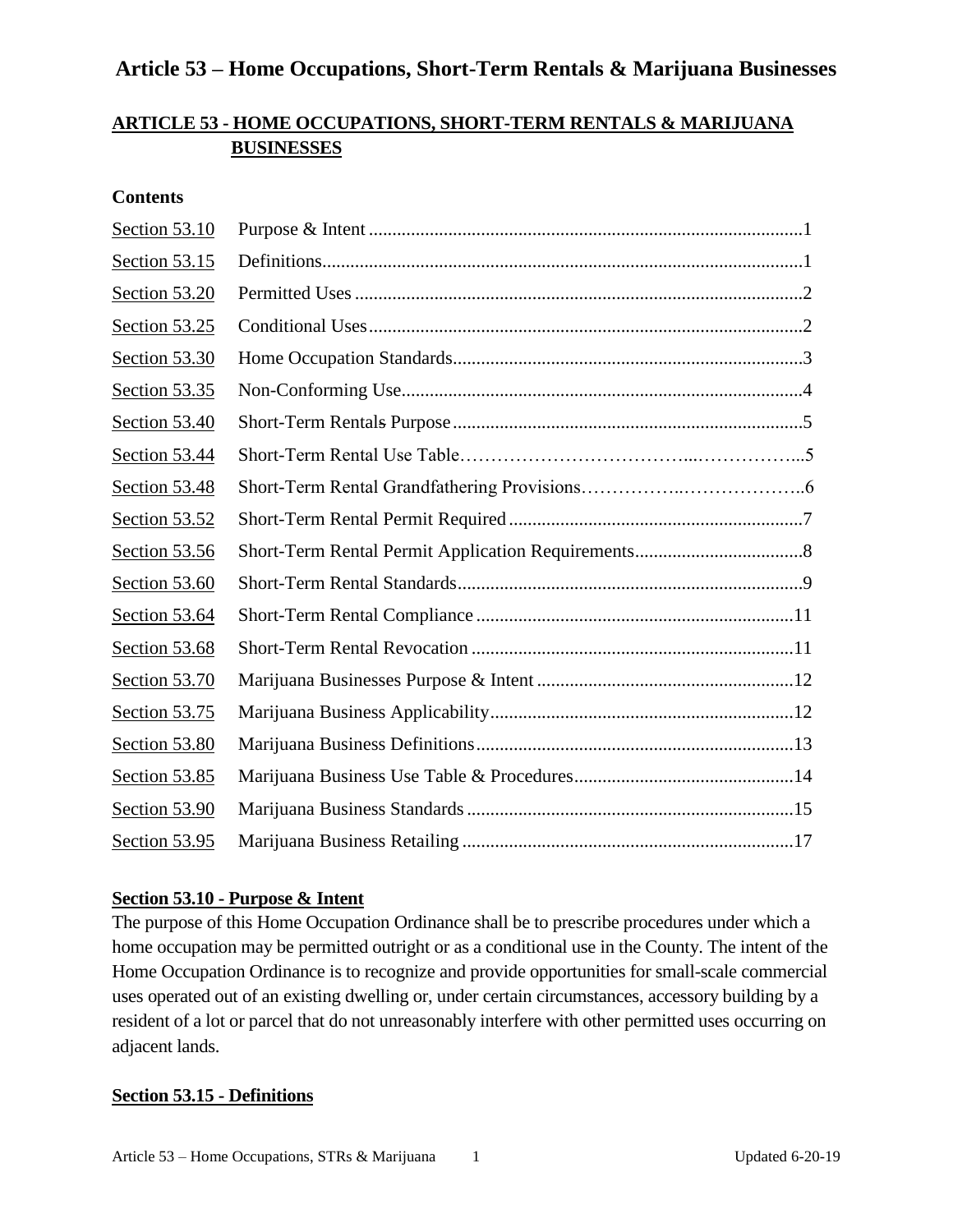- A. Home Occupation is defined in Article 1.
- B. Home occupations proposed inside the City of Hood River's Urban Growth Boundary shall comply with Article 17 (Section 17.04.100).

#### **Section 53.20 - Permitted Uses**

- A. Home occupations that are not a short-term rental or marijuana business are permitted in the following zones pursuant to compliance with the provisions in the zones in which the use is proposed: Commercial Zone (C-1), Rural Unincorporated Community Commercial (RUC-1) Zone, Mt. Hood Unincorporated Community Commercial Zone (MH-C1), Industrial Zone (M-1), and Light Industrial Zone (M-2).
- B. Short-term rental home occupation uses are subject to the provisions contained in Section 53.40 et seq. and not Section 53.30.
- C. Marijuana businesses are subject to the provisions contained in Section 53.70 et seq. and not Section 53.30.
- D. An in-home commercial activity is not considered a home occupation and may not require a land use or conditional use permit where all of the following criteria can be met. (Coordination and permits with other agencies may be required.)
	- 1. Is conducted within a dwelling only by residents of the dwelling.
	- 2. Does not occupy more than 25-percent of the combined floor area of the dwelling.
	- 3. Does not serve clients or customers on-site or allow on-site retail sales.
	- 4. Does not include the on-site advertisement or display, other than vehicle or trailer signage.
	- 5. Does not generate additional traffic or parking beyond what normally occurs in the applicable zoning district.
	- 6. No materials or mechanical equipment are used which will be detrimental to the residential use of the property or adjoining residences because of vibration, noise, dust, smoke, odor, interference with radio or television reception, or other factors.
	- 7. Does not include the outside storage of materials, equipment or products.
	- 8. Complies with federal or state guidelines, rules and regulations.
	- 9. If complaints are received that the activity unreasonably interferes with other uses permitted in the zone in which the property is located, per the discretion of the Planning Director a land use or conditional use permit may be required.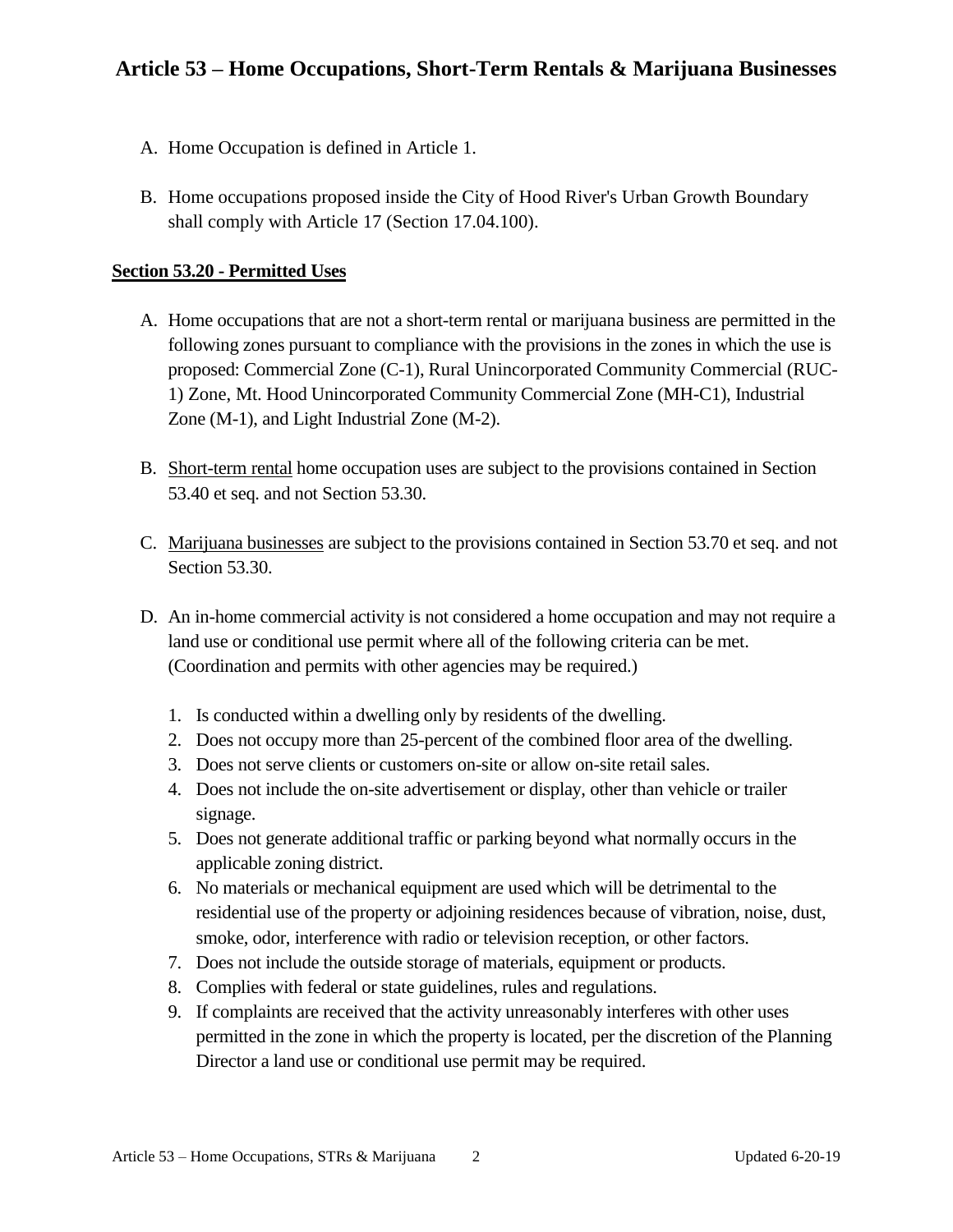#### **Section 53.25 - Conditional Uses**

- A. The following conditional uses are required to comply with provisions in Article 72 (Planning Director's Review Procedure) and Section 53.30:
	- 1. A home occupation proposed in the following zones in an existing dwelling or preexisting building on the same lot or parcel as the resident's dwelling: Residential Zone (R-1), Rural Residential Zone (RR), and Rural Center Zone (RC).
	- 2. Expansion or change in use of home occupations or one or two person businesses existing prior to the adoption date of this Ordinance (see Section 53.35 Nonconforming Use).
- B. Home occupations in the Forest Zones (F-1 and F-2) and Exclusive Farm Use (EFU) Zone are subject to Section 53.30 and respective Conditional Use Review Criteria contained in Articles 3 and 4 (Sections 3.05 and 4.05).

#### **Section 53.30 - Home Occupation Standards**

A home occupation shall comply with the following requirements:

- A. The use shall be operated as a home occupation by a resident of the property on which the home occupation is located and employs on the site no more than five full-time or parttime persons at any given time. A home occupation shall be operated substantially in:
	- 1. The dwelling; or
	- 2. Other buildings normally associated with uses permitted in the zone in which the property is located, except that such other buildings may not be utilized as bed and breakfast facilities or short-term rental units unless they are legal residences and applicable residency requirements are met.

A home occupation shall not unreasonably interfere with other uses permitted in the zone in which the property is located, and is a secondary use, incidental, accessory or subordinate to the residential uses or the existing building.

- B. A submitted application shall contain, at minimum, 1) a detailed site plan and floor plan, 2) specificity on the nature of the use, and 3) narrative addressing how the standards below are met.
- C. The use will not take an outward appearance nor manifest any characteristics of a business or operation of a retail or wholesale nature. There shall be no visible evidence of conduct of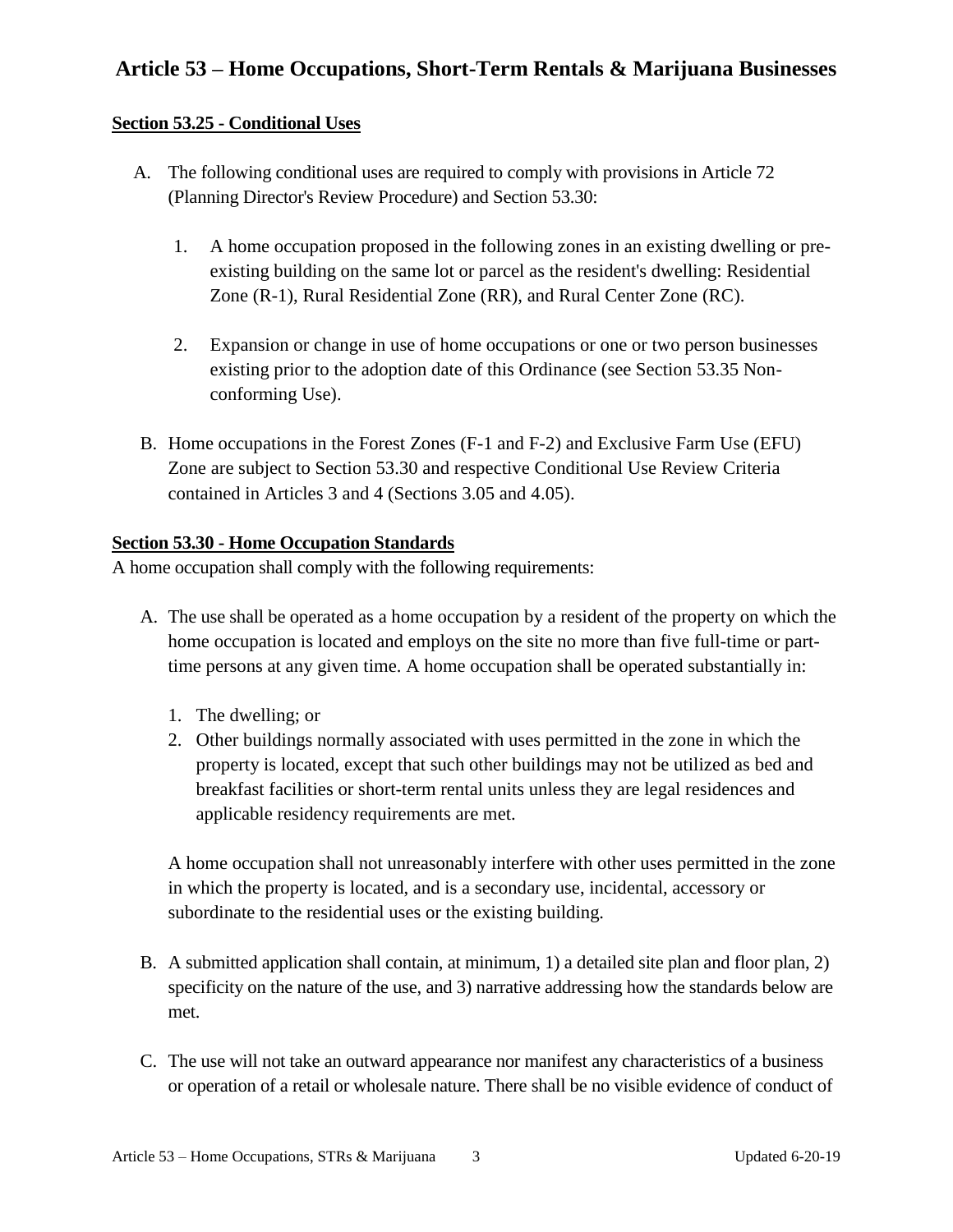a home occupation from any road or adjacent property, except for one sign, up to 12 square feet may be permitted.

- D. No materials or mechanical equipment shall be used which will be detrimental to the residential use of the property or adjoining residences because of vibration, noise, dust, smoke, odor, interference with radio or television reception, or other factors.
- E. All off-street parking must be provided on the subject parcel where the home occupation is operated.
- F. Only limited retail sales and sales accessory to services associated with the home occupation are permitted.
- G. The existence of a home occupation shall not be justification for a plan and zone change to commercial or industrial use.
- H. Approval is personal to the applicant and shall not run with the land or another individual.
- I. There is only a minor increase, if any, in traffic traveling to and from the dwelling unit or other building.
- J. Compliance with applicable requirements of the zone in which the use is located.
- K. Pre-existing building must be located on the same parcel or lot as the dwelling in which the persons engaged in the home occupation reside.
- L. No more than one home occupation shall be permitted in conjunction with any dwelling or parcel, except as allowed under Article 56 (B&B Facilities) and Article 73 (Home Occupations to Host Weddings and Related Events).
- M. Any unauthorized change or departure in the use of an approved home occupation shall require additional review by the County Planning Department and may be grounds for revocation.
- N. Complies with Federal, State and Local laws. Non-compliance with any of these laws can result in the home occupation being terminated.

### **Section 53.35 - Nonconforming Use**

Any proposed expansion or change in use of either a home occupation or one or two person business in operation prior to the adoption date of this Ordinance shall be subject to the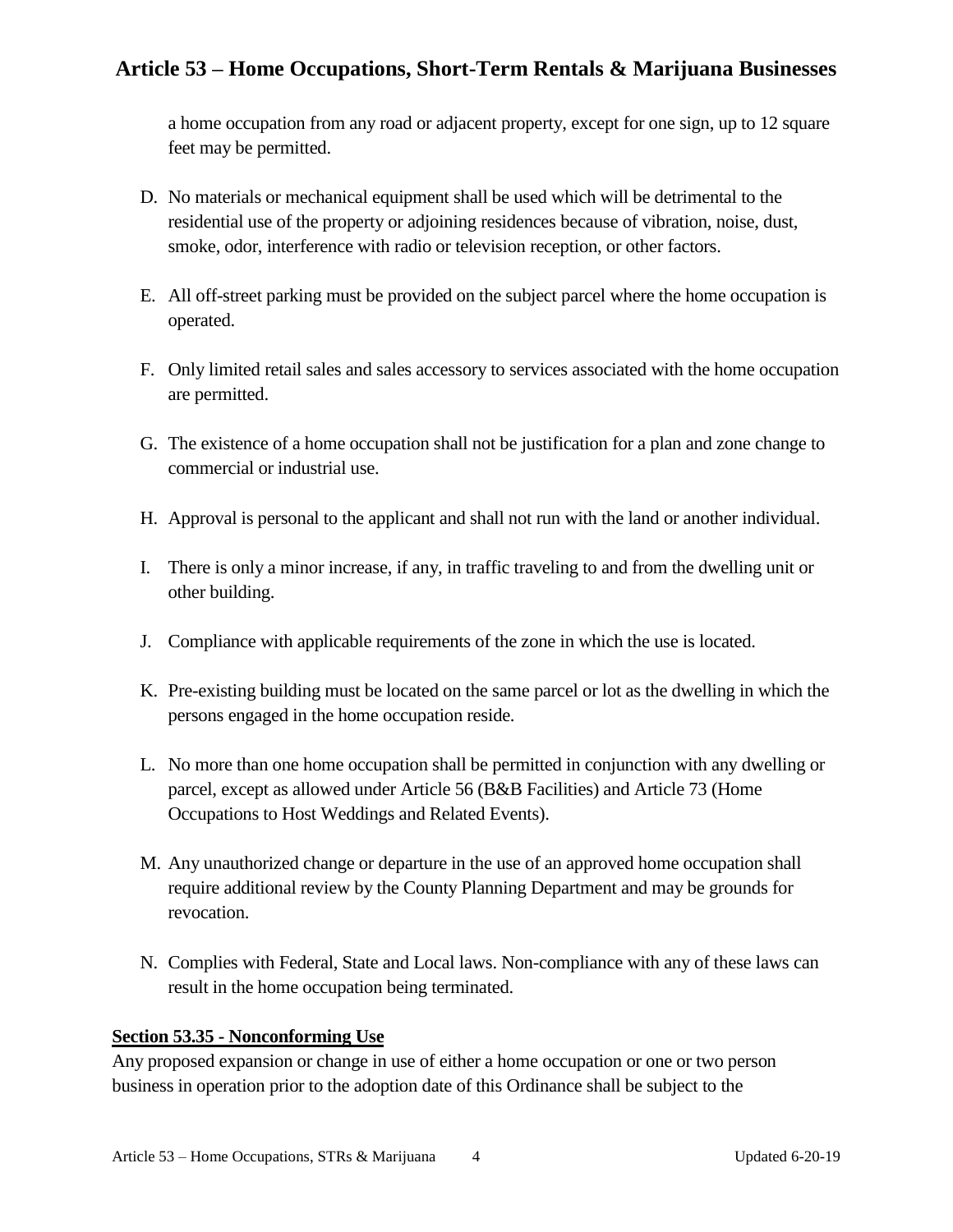requirements of this Ordinance, including Article 65 (Non-Conforming Use), and a Type II review. In the event of a denial of such application, the home occupation or one or two-person business shall be allowed to continue as originally approved, as a nonconforming use, unless the use has been discontinued for 1 year or more.

#### **SHORT-TERM RENTALS**

#### **Section 53.40 Short-Term Rental Purpose**

The purpose of this section is to regulate short-term rentals to protect the integrity of resource lands, to monitor and provide reasonable means for citizens to mitigate impacts created by occupancy of short-term rentals, and to protect the public health, safety and general welfare of individuals and the community at large.

#### **Section 53.44 Short-Term Rental Use Table**

Short-term rentals are permitted as home occupations as specified for each of the different zoning districts, subject to the following review Type and regulations:

- A. Type I (Ministerial Action) and Type II (Non-Ministerial or Administrative Action) are review types defined in Article 1 - Definitions.
- B. "C" means the use is a Conditional Use, approval of which is subject to Section 3.05 or 4.05, Conditional Use Review and other listed criteria.
- C. "P" means the use is Prohibited.
- D. "Subject To" column identifies provisions in this Ordinance to which the use is subject.
- E. In addition to the provisions listed under the "Subject To" column below, all permitted and conditionally permitted uses are also subject to the applicable short-term rental provisions (Sections 53.48 - 53.68) and other applicable Articles of the Hood River County Zoning Ordinance.

|  | <b>Table 53.44</b> |  |  |  | <b>Summary of Use Table for Short-Term Rentals</b> |  |
|--|--------------------|--|--|--|----------------------------------------------------|--|
|--|--------------------|--|--|--|----------------------------------------------------|--|

| <b>Zoning</b>                            | <b>Review Type</b> | <b>Subject To</b>       |
|------------------------------------------|--------------------|-------------------------|
| Forest                                   |                    |                         |
|                                          |                    | Article 4; Section 4.05 |
| Forest Zone (F-1)                        | (Type II)          | Section $53.60(A)$      |
| Primary Forest Zones (F-2)               |                    |                         |
|                                          |                    | Article 3; Section 3.05 |
| Exclusive Farm Use (EFU); High Value     | (Type II)          | Section $53.60(A)$      |
| Exclusive Farm Use (EFU); Non-High Value |                    | Article 3; Section 3.05 |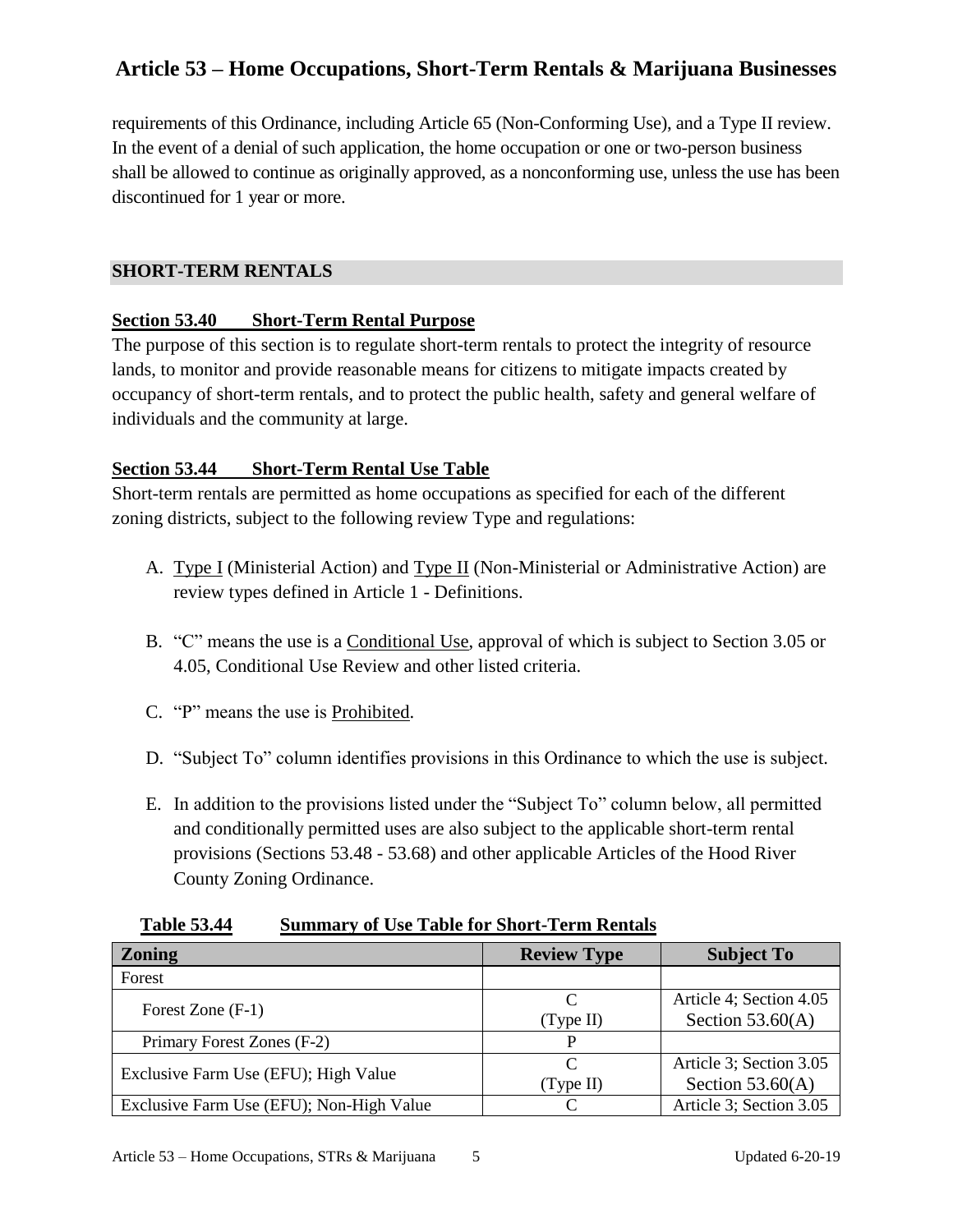| <b>Zoning</b>                                | <b>Review Type</b> | <b>Subject To</b>  |  |
|----------------------------------------------|--------------------|--------------------|--|
|                                              | (Type II)          | Section $53.60(A)$ |  |
|                                              |                    |                    |  |
| Residential (R-1)                            | Type I             |                    |  |
| Rural Residential (RR)                       | Type I             |                    |  |
|                                              |                    |                    |  |
| Hood River Urban Growth Area (UGA)           |                    | Article 17         |  |
|                                              |                    |                    |  |
| Commercial (C-1)                             | Type I             |                    |  |
| Rural Center (RC)                            | Type I             |                    |  |
| Rural Unincorporated Community (RUC-1)       | Type I             |                    |  |
| Mt. Hood Unincorporated Community Commercial | Type I             |                    |  |
| $(MH-C1)$                                    |                    |                    |  |
|                                              |                    |                    |  |
| Industrial (M-1)                             | $\mathbf{P}$       |                    |  |
| Industrial (M-2)                             | P                  |                    |  |
|                                              |                    |                    |  |
| Airport Development (AD)                     | P                  |                    |  |
| Natural Area (NA)                            | $\mathbf{P}$       |                    |  |
| Overlays: SPO, EP, FP, GH, HHO               | $\mathbf{P}$       |                    |  |
| National Scenic Area                         |                    | Article 75         |  |

### **Section 53.48 Short-Term Rental Grandfathering Provisions**

An existing short-term rental located in the Residential (R-1), Rural Residential (RR), or Rural Center (RC) zones shall be considered exempt from the requirements of Sections 53.52(A) (*Residency Requirement*), while an existing short-term rental located in the Exclusive Farm Use (EFU) or Forest (F-1) zones shall be exempt from the requirements of Section 53.60(A) (*Farm/Forest Tax Deferral Requirement*), subject to the following:

- A. Documentation is provided confirming that the short-term rental is currently in operation and complies with one of the following:
	- 1. Prior to August 20, 2018, the existing short-term rental was registered with and paying Transient Room Tax (TRT) to the County Department of Budget and Finance; or
	- 2. Prior to August 20, 2018, the property owner made an application with the County for a short-term rental permit, which was either approved by the County but appealed or voluntarily withdrawn prior to a decision being made; or
	- 3. Prior to August 20, 2018, the existing short-term rental was being assessed by the County Department of Records and Assessment and paying additional Personal Property tax as a result of their short-term rental business.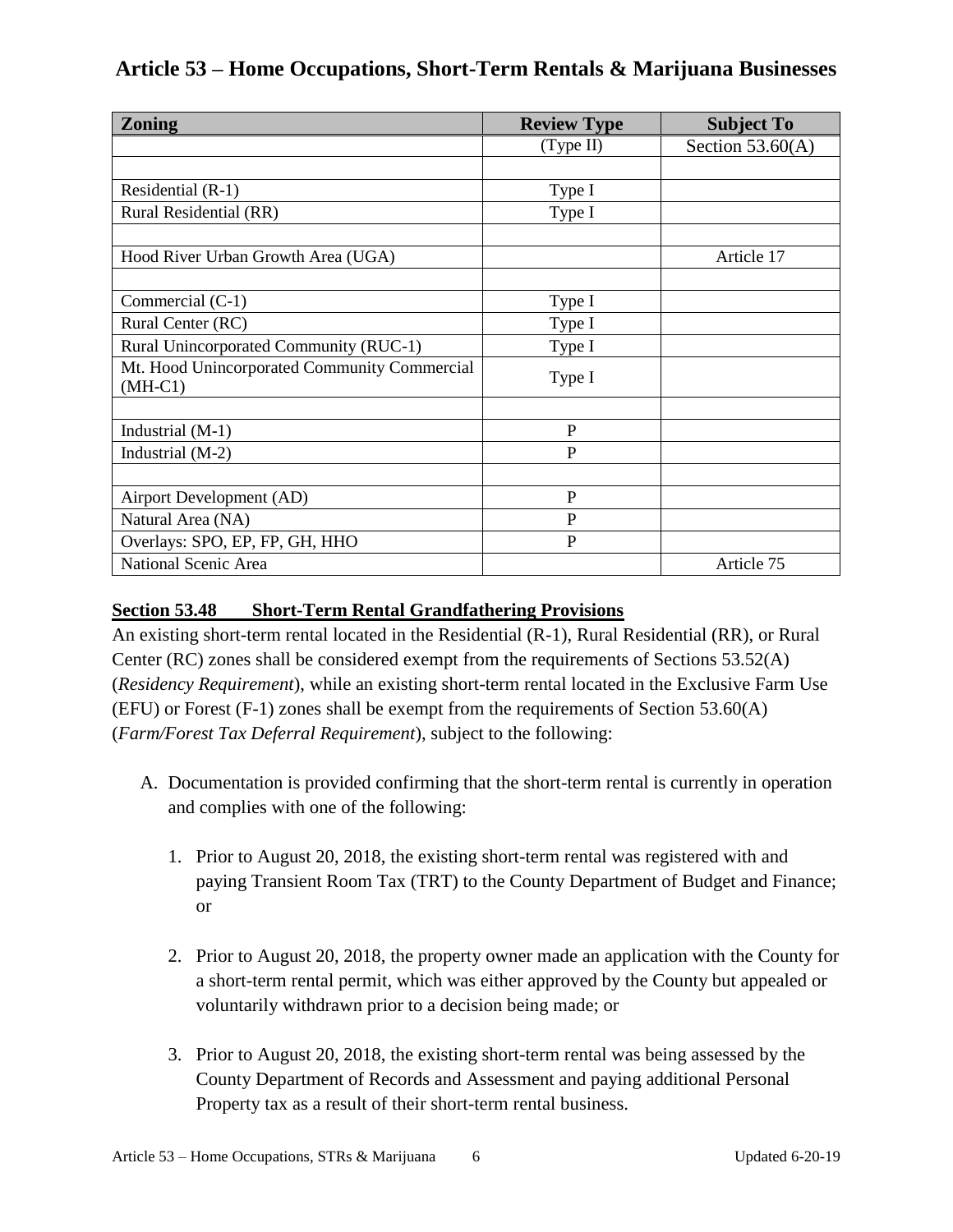- B. A short-term rental that is deemed grandfathered pursuant to the provisions of Subsection (A) above shall be allowed to continue to operate for an additional 7 years from the effective date of this amended Ordinance, subject to following:
	- 1. Submitting an application for a Type I permit (*Type II permit for a previously unpermitted STR in the EFU or F-1 zones*) pursuant to the provisions of this amended Ordinance within 90 days of it becoming effective, and obtaining subsequent approval; and
	- 2. Failure to submit an application within the timeframe provided under Subsection (B)(1) above will result in the existing short-term rental losing its right to be considered a grandfathered use, unless otherwise allowed by the County Planning Director based on extraordinary circumstances, subject to a Type II review.

### **Section 53.52 Short-Term Rental Permit Required**

An owner shall obtain a revocable short-term rental permit prior to using or allowing another person to use the dwelling unit as a short-term rental and shall comply with the following requirements:

- A. Except in the Commercial (C-1), Rural Unincorporated Community Commercial (RUC-1), or Mt. Hood Unincorporated Community Commercial (MH-C1) zones, the short-term rental shall be operated by a resident of the property and out of the dwelling that serves as the operator's domicile, as defined in Article 1 of this Ordinance. To demonstrate proof of residency, the operator shall provide a copy of their Federal and/or State income tax return from the most recent tax year (page 1 only with financial data redacted) and at least one of the following documents:
	- 1. Current Oregon voter registration;
	- 2. Current Oregon driver's license;
	- 3. Hood River County Community Identification Card.
- B. Only one short-term rental per parcel shall be permitted.
- C. The short-term rental permit shall be renewed every two-years by December 31 thereafter. Failure to maintain and renew the short-term rental permit shall be considered abandonment of use.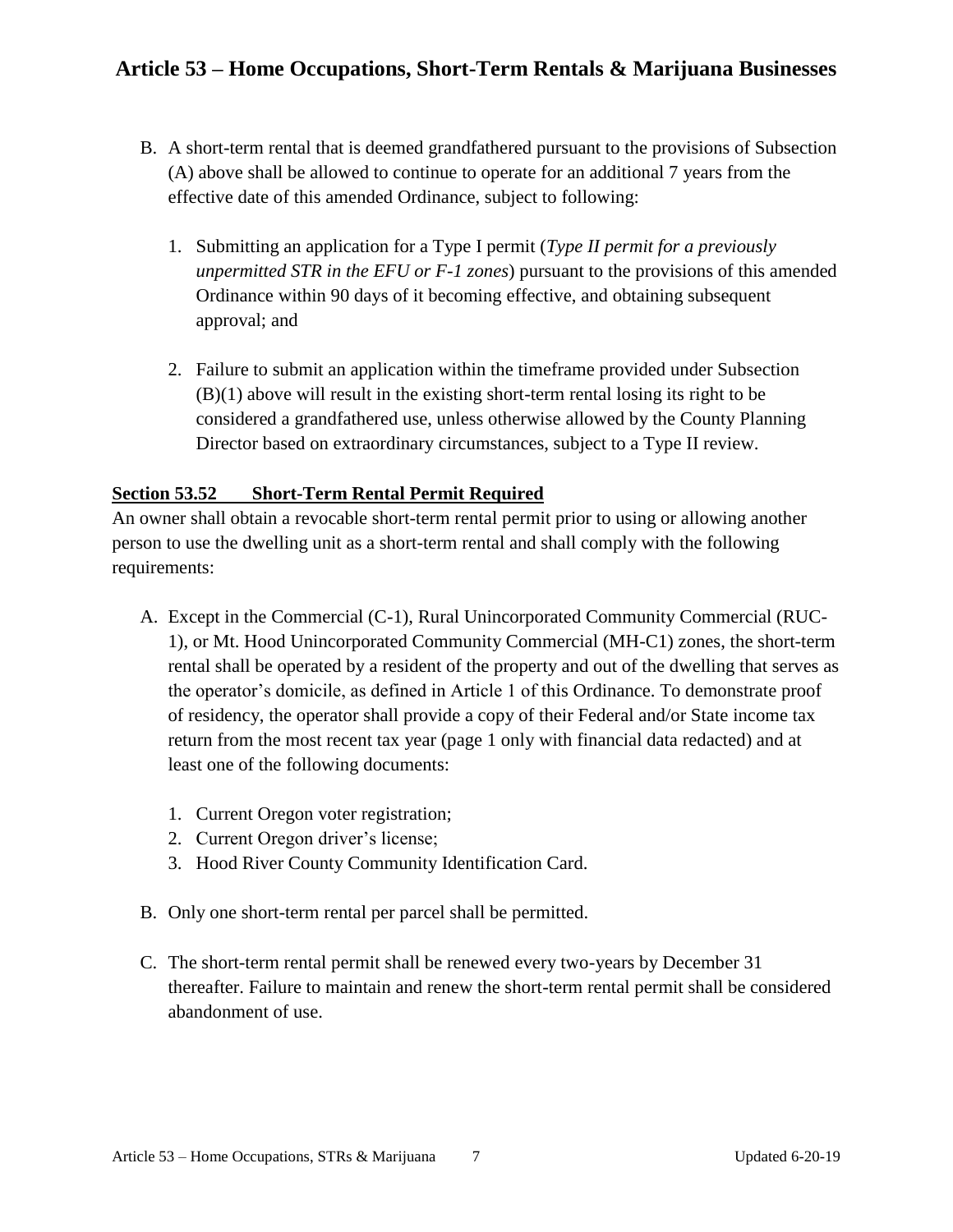- D. The short-term rental permit is not transferable to a new owner or operator. If the property is transferred or sold, the new owner will need to re-apply for a short-term rental permit.
- E. The short-term rental permit does not relieve the owner of the obligation to pay County Transient Room Taxes (TRT) and Personal Property tax. Non-compliance will result in revocation of the permit.
- G. The Planning Director or designee may visit and inspect the site of a short-term rental on a prescribed schedule to ensure compliance with all applicable regulations, during normal business hours, and with reasonable notice and other procedural safeguards as necessary.
- H. If the terms of the short-term rental permit are not met, the permit may be revoked and the owner subject to enforcement and Class I or Class II penalties per Article 1 or any amendments thereto.
- I. The County will monitor and enforce unpermitted short-term rentals through periodic review and audits. An unpermitted short-term rental is subject to enforcement, and Class I or Class II penalties per Article 1, Chapter 1.08 (Code Enforcement) of this Ordinance, and Chapter 8.08 (Health and Safety) and Chapter 8.12 (Noise Code) of the Hood River County Code.

#### **Section 53.56 Short-Term Rental Permit Application Requirements**

An application for a short-term rental permit shall be completed on the form provided by the County and shall include the following information:

- A. Property Owners and Operators A list of all the property owners and, if applicable, operators of the short-term rental including names, addresses and telephone numbers.
- B. Affidavit of Adjacent Property Owner Notification The applicant of a short-term rental shall provide, in writing to adjacent neighbors within 250-feet, a local telephone number, name, and address of a property manager who will accept and handle complaints immediately relating to tenant activities. Notice for conditional use permit applications in resource zones shall be completed by County Planning in accordance requirements identified in ORS 215 et seq.
- C. Site Plan A site plan, drawn to scale, showing the location of buildings, septic systems, required parking, access, etc.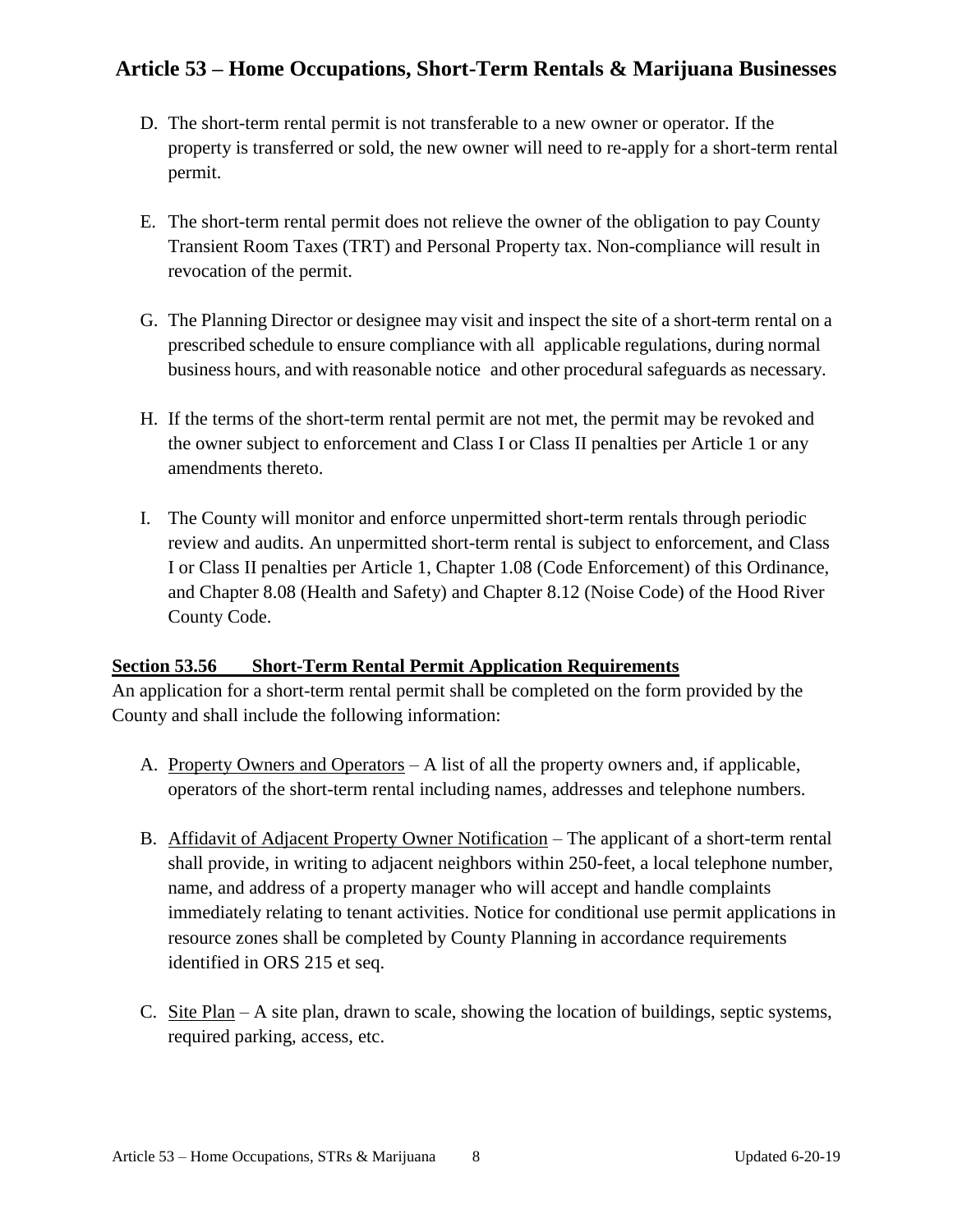- D. Floor Plan A floor plan showing the interior layout of the dwelling, including the number of bedrooms proposed for rent.
- E. Property Management Plan **–** A property management plan demonstrating how the shortterm rental will be managed and how impacts to neighboring properties will be minimized; specifically, nuisances, parking and garbage. The property management plan shall also include the name, address and telephone number of local points of contacts available to respond immediately to complaints and promptly remedy any violation of these standards.
- F. Environmental Health Issue Authorization Notice to use Existing Septic System per OAR 340-071-0205. Review of Drinking Water source per OAR 333-061 and Travelers' Accommodation Licensing per ORS 446.320.
- G. Assessor Proof County Assessor has been notified.
- J. Proof of Insurance Include certification of insurance coverage.
- K. Certify Accuracy Certification of the accuracy of the information submitted and agreement to comply with the conditions of the permit.
- L. Other Other information as requested by the County.

### **Section 53.60 Short-Term Rental Standards**

All short-term rentals shall meet the following standards:

- A. Resource Lands (EFU and F-1 Forest zones) A short-term rental may only be permitted to operate in the EFU and F-1 zones on a parcel not receiving farm or forest deferral from the County.
- B. Accessory Buildings Short-term rentals shall be operated within the primary dwelling of the subject property only. Outbuildings, including agricultural buildings, farm worker housing, accessory dwelling units, tiny homes, and other lawful dwellings on the property, shall not be used or converted for use as a short-term rental. Additionally, no recreational vehicle, travel trailer, tent, parked vehicle, or other temporary shelter shall be used and/or occupied in conjunction with the short-term rental.
- C. Incidental and Subordinate The primary use of the dwelling proposed for use as a shortterm rental shall remain residential and shall not be rented out a predominance (i.e., more than 180 days) of the year. This standard shall not apply to parcels zoned Commercial (C-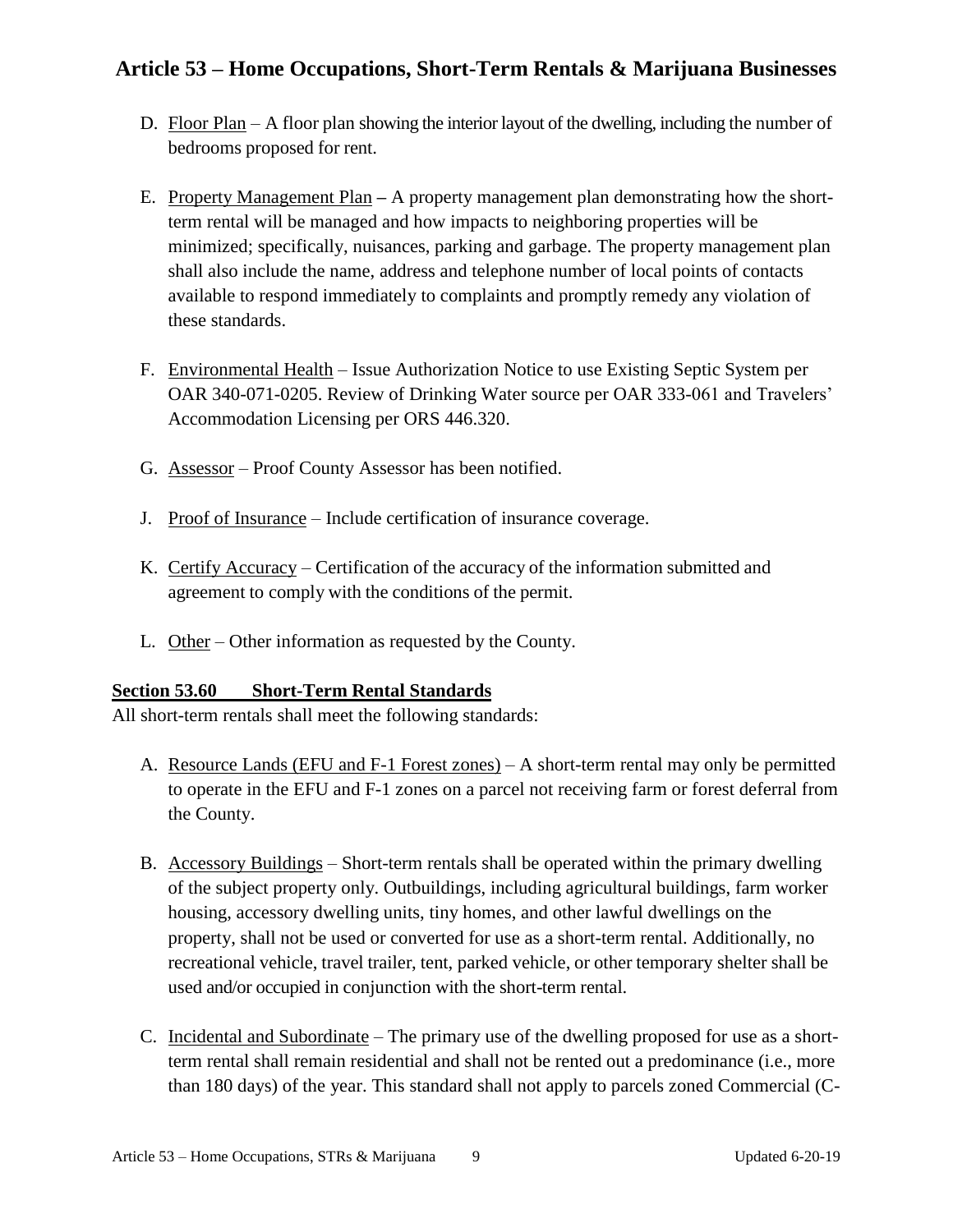1), Rural Unincorporated Community Commercial (RUC-1), or Mt. Hood Unincorporated Community Commercial (MH-C1).

- D. Appearance and Identification The exterior of the building shall retain a residential appearance with house numbers maintained on the front of the building and visible from the street or road.
- E. Occupancy Limits The maximum occupancy for each short-term rental unit shall be calculated on the basis of two (2) persons per bedroom, plus two additional overnight occupants.
- F. Parking The short-term rental shall have one onsite parking space per each bedroom unit with a minimum of two parking spaces required. If the garage is to be utilized to meet the parking requirement, a photo of the interior of the garage shall be submitted to show the garage is available for parking. The garage shall continually be available for guest parking as long as the short-term rental permit is valid. All required parking spaces shall be provided on the parcel where the short-term rental is operated.
- G. Access Road access to the short-term rental shall meet minimum County and/or local fire district road standards and shall be adequately maintained and remain clear of obstructions, including illegally parked cars, recreational vehicles, boats, trailers, junk, etc., to ensure the unimpeded passage of emergency vehicles and other vehicular traffic.
- H. Nuisances and Garbage The short-term rental shall be operated in a way that will prevent disturbances to neighboring properties not typical of a residential neighborhood, including, but not limited to: loud music and noises, excessive traffic, junk/debris accumulation in the yards, garbage removal, trespassing, or excess vehicles, boats or recreational vehicles parked on the property or along adjacent roadways. Said provisions shall be documented in the Property Management Plan.
- I. Pets Pets shall be secured at all times while on the property and nuisance barking by pets is prohibited.
- J. Signage No on or off-premise signage advertising the short-term rental is permitted.
- K. License and Permit Requirements The short-term rental permit and permit number issued by Hood River County shall be prominently and permanently displayed inside the unit near the front entrance of the rental and shall list the name, address and phone numbers of the property owner and/or operator, and, if applicable, the designated local contact. The permit number shall also be displayed in all advertising.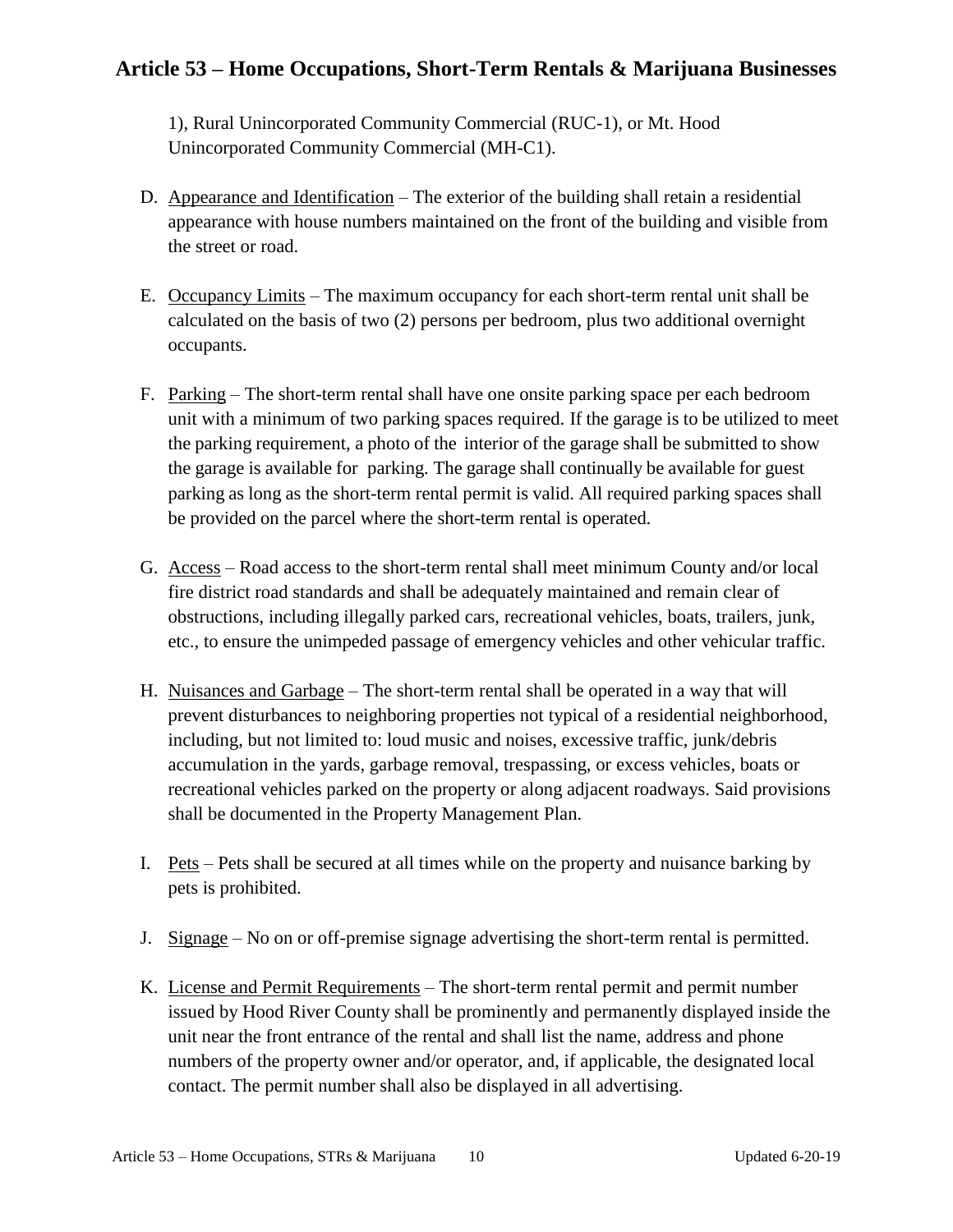- L. Employees A short-term rental operator may utilize up to five outside employees, such as housekeepers, property managers, landscapers, etc., to assist in operating the facility.
- M. Federal, State & Local Laws The short-term rental shall meet all applicable State and local health, safety laws and building codes.
- N. Transient Room Tax Proof of registration for County TRT certification shall be provided to County Planning prior to operating a short-term rental or within 90 days of issuance of a final short-term rental permit for those already in operation.
- O. Building Safety Proof of satisfactory completion of an inspection performed by the Hood River County Building Department shall be provided to County Planning prior to operating a short-term rental or within 90 days of issuance of a final short-term rental permit for those already in operation.
- P. Commercial Events No weddings or commercial related events shall occur in conjunction with operating an approved short-term rental.
- Q. Alteration or Expansion No permitted short-term rental may be altered or expanded to accommodate additional guests, unless otherwise permitted through a separate application.

### **Section 53.64 Short-Term Rental Compliance**

All complaints shall proceed as follows:

- A. The complaining party shall first attempt to communicate with the owner/operator and/or local contact person designated on the permit and property management plan, describe the problem and leave a contact phone number for call back information;
- B. The contact person shall respond promptly to the complaint, regardless of time of day, and make reasonable efforts to remedy any situation that is out of compliance with the permit;
- C. If the response is not satisfactory to the complaining party, then the complaining party may next provide a written complaint to the County Planning Department and Code Compliance program, which complaint shall identify and be signed by the complaining party. The complaint shall include a description of the informal attempts to resolve the complaint. A copy of the written complaint shall be provided to the owner and contact person by the county; and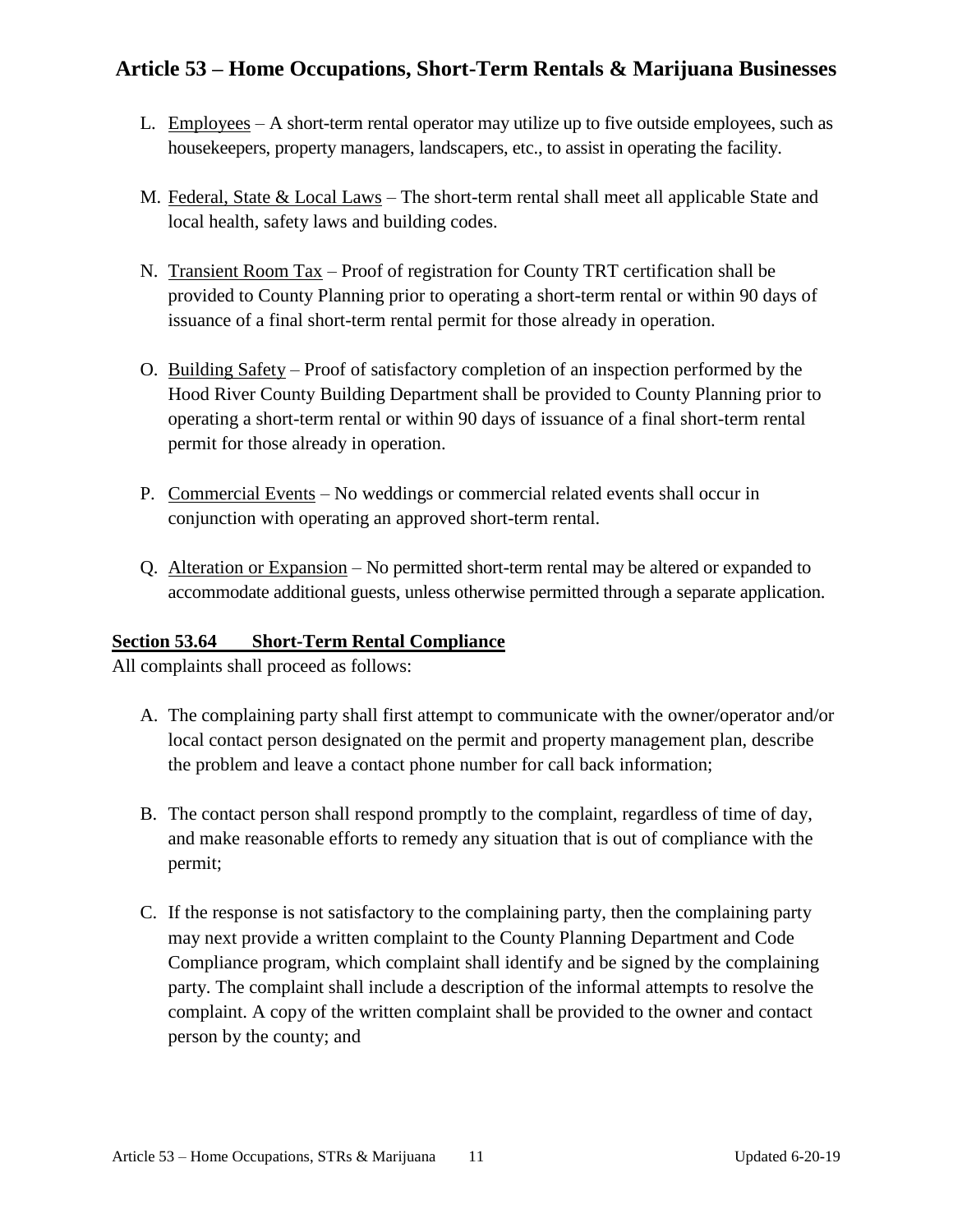- D. The County Planning Department/Code Compliance program shall attempt to resolve the complaint. If so required, the owner or local contact person shall provide a written response to the complaint with the anticipated corrective action within 10 days. A copy of the complaint will be filed with the short-term rental permit.
- E. A permitted short-term rental is subject to enforcement, and Class I or Class II penalties per Article 1 of this Ordinance, Chapter 1.08 (Code Enforcement), Chapter 8.08 (Health and Safety) and Chapter 8.12 (Noise Code) of the Hood River County Code.

#### **Section 53.68 Short-Term Rental Revocation**

A permit for a short-term rental may be revoked subject to the procedures identified Article 1 Section 1.140 Extensions, Enforcement/Revocation. The Planning Director may immediately revoke all short-term rental permits from the owner upon three (3) violations of the permit or this Article.

#### **MARIJUANA BUSINESSES**

### **Section 53.70 Marijuana Businesses Purpose & Intent**

This section describes the requirements for establishing marijuana businesses, including all medical and recreational marijuana production, processing, wholesaling, and retail uses in Hood River County. The purpose of this section is to:

- Establish reasonable time, manner and place requirements for new business that produce, process, wholesale or retail marijuana.
- Provide clear and objective standards for marijuana businesses.
- Minimize conflict with other permitted uses in underlying zones.
- Protect resources identified in the Hood River County Comprehensive Plan.
- Protect the public health, safety, and general welfare of the citizens of the county.

### **Section 53.75 Marijuana Businesses Applicability**

In construing this section, related provisions of state law and administrative rule provide relevant context. These regulations shall not apply to:

- Personal use of marijuana.
- Any Marijuana Business, structure or building legally established prior to the adoption of this article.
- Any marijuana retailer that applied for a registration with the Oregon Health Authority and has subsequently obtained full, unconditional approval prior to the adoption of this article.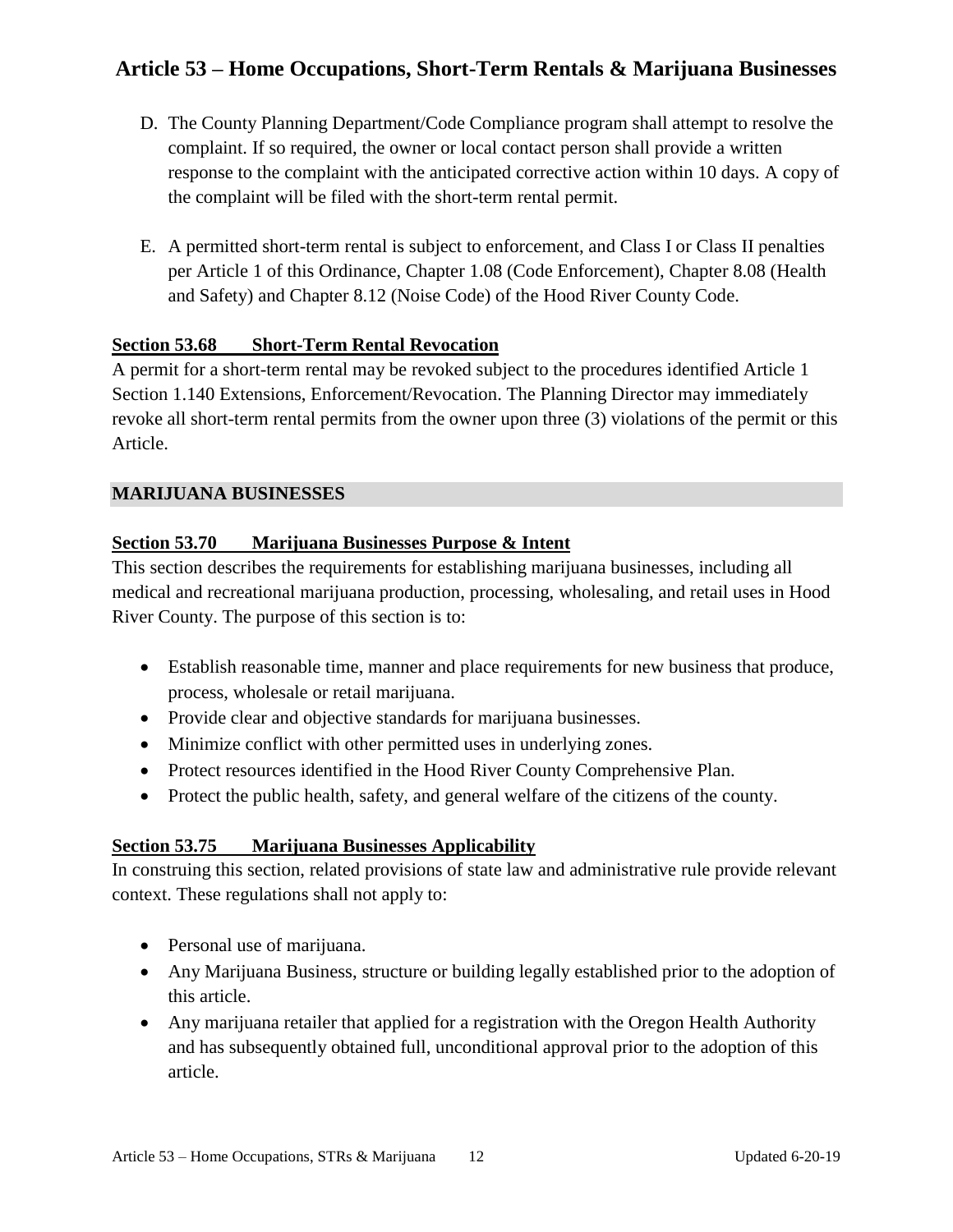*The alteration, expansion or replacement of a Marijuana Business will be subject to the Marijuana Business section of Article 53.*

Notwithstanding ORS chapters 195, 196, 197 and 215, the following are not permitted uses:

- A. More than one marijuana business established on the same parcel. This does not preclude a single business from maintaining more than one (1) type of license or permit.
- B. New dwellings used in conjunction with a marijuana crop.
- C. A farm stand, as described in ORS 215.283(1)(o), used in conjunction with or on the same parcel as a marijuana crop.
- D. A commercial activity, as described in ORS 215.283(2)(a), carried on in conjunction with or on the same parcel as a marijuana crop.
- E. Marijuana production, processing, wholesaling and retailing are not permitted in conjunction or on the same parcel with a home occupation, Bed & Breakfast or winery.

### **Section 53.80 Marijuana Businesses Definitions**

Marijuana Processing – The processing, compounding, or conversion of marijuana into cannabinoid products, cannabinoid concentrates, or extracts, provided that the marijuana processor is licensed by the Oregon Liquor Control Commission or registered with the Oregon Health Authority; excludes packaging or labeling.

Marijuana Production / Grow – The manufacturing, planting, cultivation, growing or harvesting of marijuana, which may include associated trimming or drying on the subject property; provided that the marijuana producer is licensed by the Oregon Liquor Control Commission, or registered with the Oregon Health Authority and is a "person designated to produce marijuana by a registry identification cardholder."

- 1. Outdoor Production means producing marijuana:
	- (a) In an expanse of open or cleared ground; or
	- (b) In a greenhouse, hoop house or similar non-rigid structure that does not utilize any artificial lighting on mature marijuana plants, including but not limited to electrical lighting sources.
- 2. Indoor Production means producing marijuana in any manner:
	- (a) Utilizing artificial lighting on mature marijuana plants; or
	- (b) Other than "outdoor production," as that is defined in this section.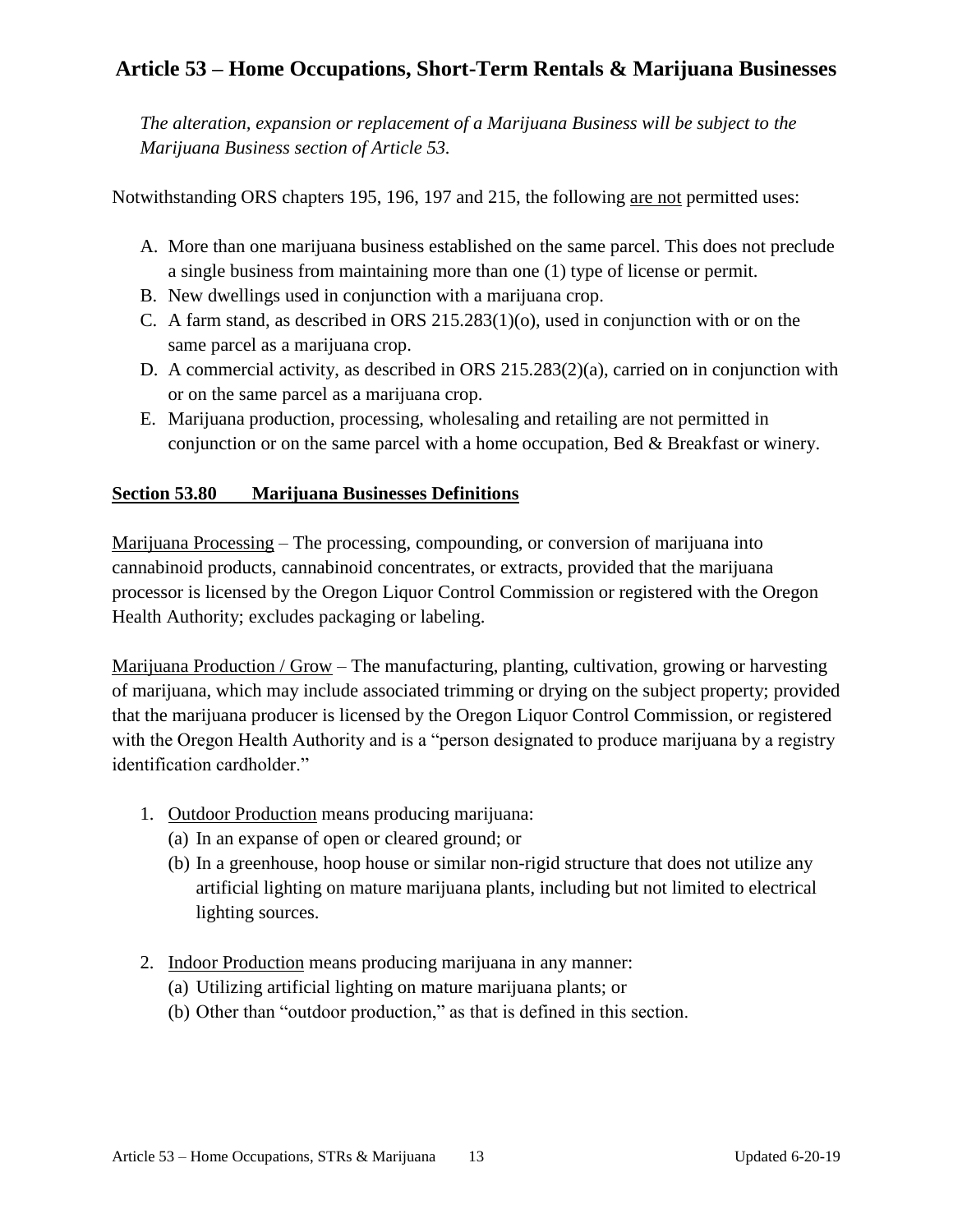Marijuana Retailing – The sale of marijuana items to a consumer, provided that the marijuana retailer is licensed by the Oregon Liquor Control Commission or registered with the Oregon Health Authority.

Marijuana Wholesaling – The purchase of marijuana items for resale to a person other than a consumer, provided that the marijuana wholesaler is licensed by the Oregon Liquor Control Commission.

### **Section 53.85 Marijuana Businesses Use Table & Procedures**

Table 53.85 below identifies the marijuana uses permitted as specified for each of the different zoning districts, subject to the review Type and regulations.

*As used in the Table "P" means the use is prohibited; including new agriculture dwellings to support the commercial growing of marijuana, farm stands to sell marijuana products, and commercial activities in conjunction with marijuana on EFU.*

*As used in the Table "A" means the use is allowed outright subject to the general provisions set forth by this Ordinance and do not require land use review.*

Type I (Ministerial Action) and Type II (Non-Ministerial or Administrative Action) are review types defined in Article 3 - Definitions.

| <b>Zoning District</b>                 | <b>Production</b> /<br>Grow | <b>Processing</b> | <b>Retailing</b> |  |
|----------------------------------------|-----------------------------|-------------------|------------------|--|
| Forest $(F-1 \& F-2)$                  | Type I                      | $\mathbf{P}$      | $\mathbf{P}$     |  |
| Exclusive Farm Use (EFU)               | Type I                      | Type $II1$        | $\mathbf{P}$     |  |
|                                        |                             |                   |                  |  |
| Residential (R-1)                      | P                           | P                 | P                |  |
| Rural Residential (RR)                 | $\mathbf{P}$                | P                 | $\mathbf{P}$     |  |
|                                        |                             |                   |                  |  |
| Hood River UGA                         | See Article 17              | See Article 17    | See Article 17   |  |
|                                        |                             |                   |                  |  |
| Commercial (C-1)                       | $\mathbf{P}$                | P                 | Type II          |  |
| Rural Center (RC)                      | $\mathbf{P}$                | $\mathbf{P}$      | P                |  |
| Rural Unincorporated Community (RUC-1) | $\mathbf{P}$                | $\mathbf{P}$      | P                |  |
| Mt. Hood Unincorporated Community      | $\mathbf P$                 | $\mathbf{P}$      | $\mathbf{P}$     |  |
| Commercial (MH-C1)                     |                             |                   |                  |  |
|                                        |                             |                   |                  |  |
| Industrial (M-1)                       | Type $I^2$                  | Type II           | $\mathbf{P}$     |  |
| Industrial (M-2)                       | Type $I^2$                  | Type II           | $\mathbf{P}$     |  |

**Table 53.85 Summary of Use Table for Marijuana Businesses**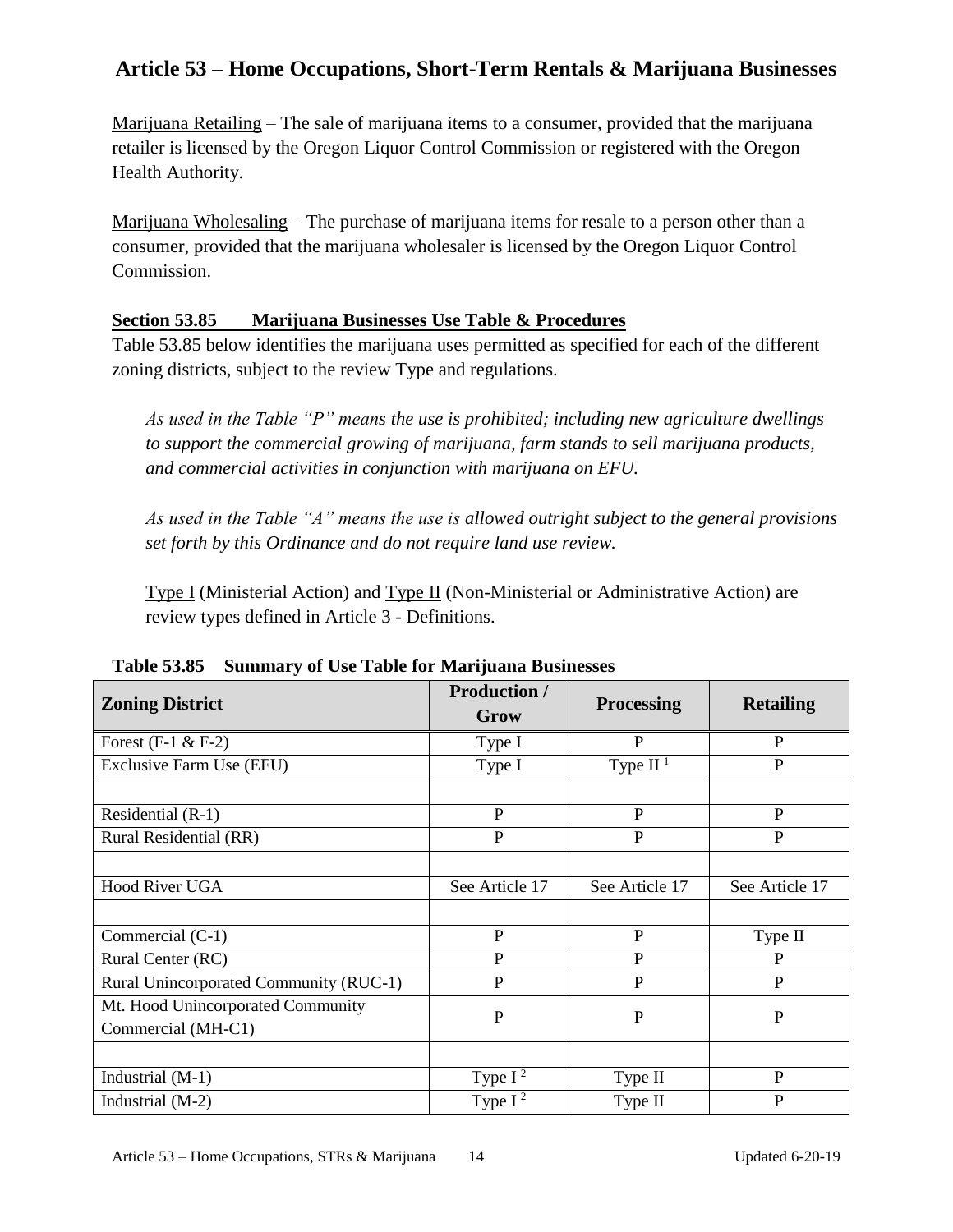| <b>Zoning District</b>         | <b>Production /</b><br>Grow | <b>Processing</b> | <b>Retailing</b> |
|--------------------------------|-----------------------------|-------------------|------------------|
|                                |                             |                   |                  |
| Airport Development (AD)       | Type I                      | D                 |                  |
| Natural Area (NA)              |                             |                   |                  |
| Overlays: SPO, EP, FP, GH, HHO | D                           |                   |                  |
|                                |                             |                   |                  |
| National Scenic Area           |                             |                   |                  |

*<sup>1</sup> Processing products and floor area subject to ORS 215.283(1)(r), as amended.*

*<sup>2</sup>Indoor production is permitted; outdoor production is prohibited.*

\* Wholesaling, specific to products grown off-site, is prohibited.

\* Permitted uses are subject to the applicable provisions Section 53.90 – 53.95 and other applicable Articles of this Ordinance.

### **Section 53.90 Marijuana Business Standards**

A Marijuana Business reference in Table 53.85 above shall be subject to the following standards and criteria:

A. Minimum Yard Depth & Setbacks (EFU and Forest Zones) – Outdoor marijuana canopies, buildings and structures used for indoor or outdoor marijuana production, and buildings and structures used for marijuana processing in the EFU and Forest zones shall be located at least 50-feet from any property line or a greater distance of 80**-**feet from an existing dwelling situated on neighboring property. The distance shall be measured using a straight-line extending horizontally from the nearest part of the canopy area or building or structure used for marijuana production or marijuana processing to the point nearest to any property line.

Marijuana production or processing on resource zones shall be located a minimum of 1,000**-**feet from a licensed school, daycare facility, publicly owned park or recreational use area or facility. The measurement shall be made using a straight line extending horizontally from the closest point anywhere on the property line of the subject property to the closest property line of the affected property.

- B. Access The subject property shall have frontage on, or direct access from, a constructed public, county, or state road, and take access on a road or easement serving the subject property. Road access to the marijuana business shall meet current county road standards and shall be adequately maintained and remain clear of obstructions.
- C. Security Cameras If security cameras are used, they shall be directed to record only the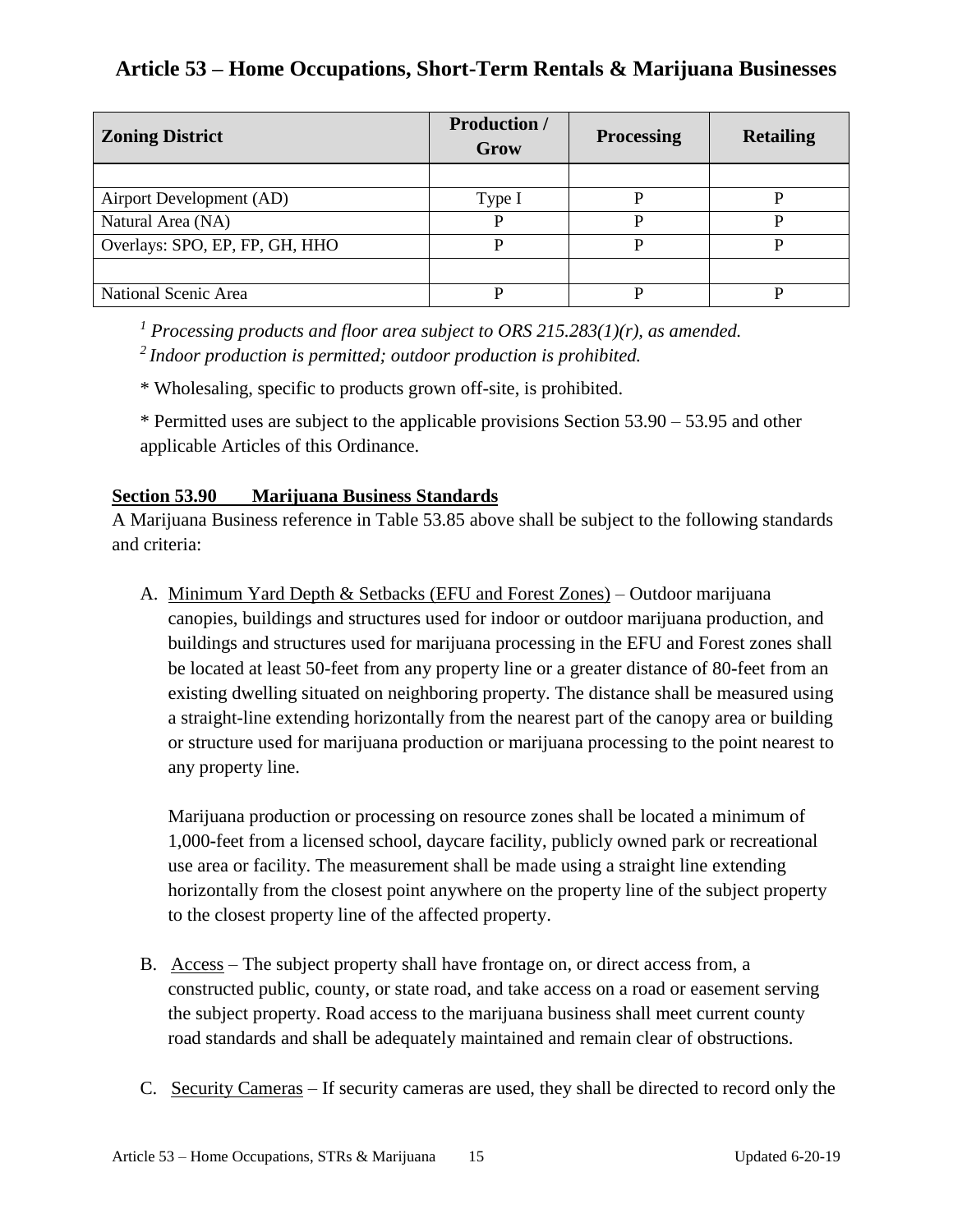subject property and public rights-of-way, except as required to comply with licensing requirements of the Oregon Liquor Control Commission or registration requirements of the Oregon Health Authority.

- D. Lighting Lighting shall be regulated as follows:
	- 1. Light cast by light fixtures (i.e., artificial lighting) inside any structure or building used for marijuana production or processing shall use adequate light barriers to ensure artificial lighting is not visible from adjacent properties. Example of light barriers include: light depravation greenhouses or similar technologies, fully shielded and directional lights, retractable shade clothes, not-transparent building materials, and landscaping or other natural features.
	- 2. Outdoor marijuana grow lights shall not be illuminated during the period commencing 30 minutes before sunset and ending 30 minutes after sunrise the following date.
	- 3. Light cast by exterior light fixtures other than marijuana grow lights (e.g., security lights, driveway lights) shall be downcast, shielded and hooded, and not spill onto adjacent lots.
- E. Odor Industrial Zones: Marijuana production and processing in the M-1 and M-2 zones is allowed if the building or structure is equipped with a charcoal, air filtration system or a building design that mitigates marijuana odor. The marijuana producer or marijuana processor must operate and maintain the filtration system in a manner such that no more than faint odor and no pungent odors are detectable from the property line.

#### F. Fences, walls or other barriers

- 1. Shall be limited in area by being located no more than 20-feet in any direction from the outer extent of all areas used for Marijuana Business activities, including but not limited to buildings, structures, outdoor marijuana canopies, and areas used for offstreet parking, loading, and storage.
- 2. Shall not be electrified, use barbed wire, razor wire, concertina coils, anti-climb spikes or any other similar security feature designed to discourage ingress through the potential of causing bodily harm.
- 3. Shall not include plastic sheeting, knitted polyethylene, woven polypropylene, vinyl coated polyester, or similar materials.
- 4. Development standards of that zone shall apply (e.g., height and vision clearance).
- G. Water The applicant shall submit proof of a legal water source for the proposed marijuana production or marijuana processing. Proof could include, but is not limited to,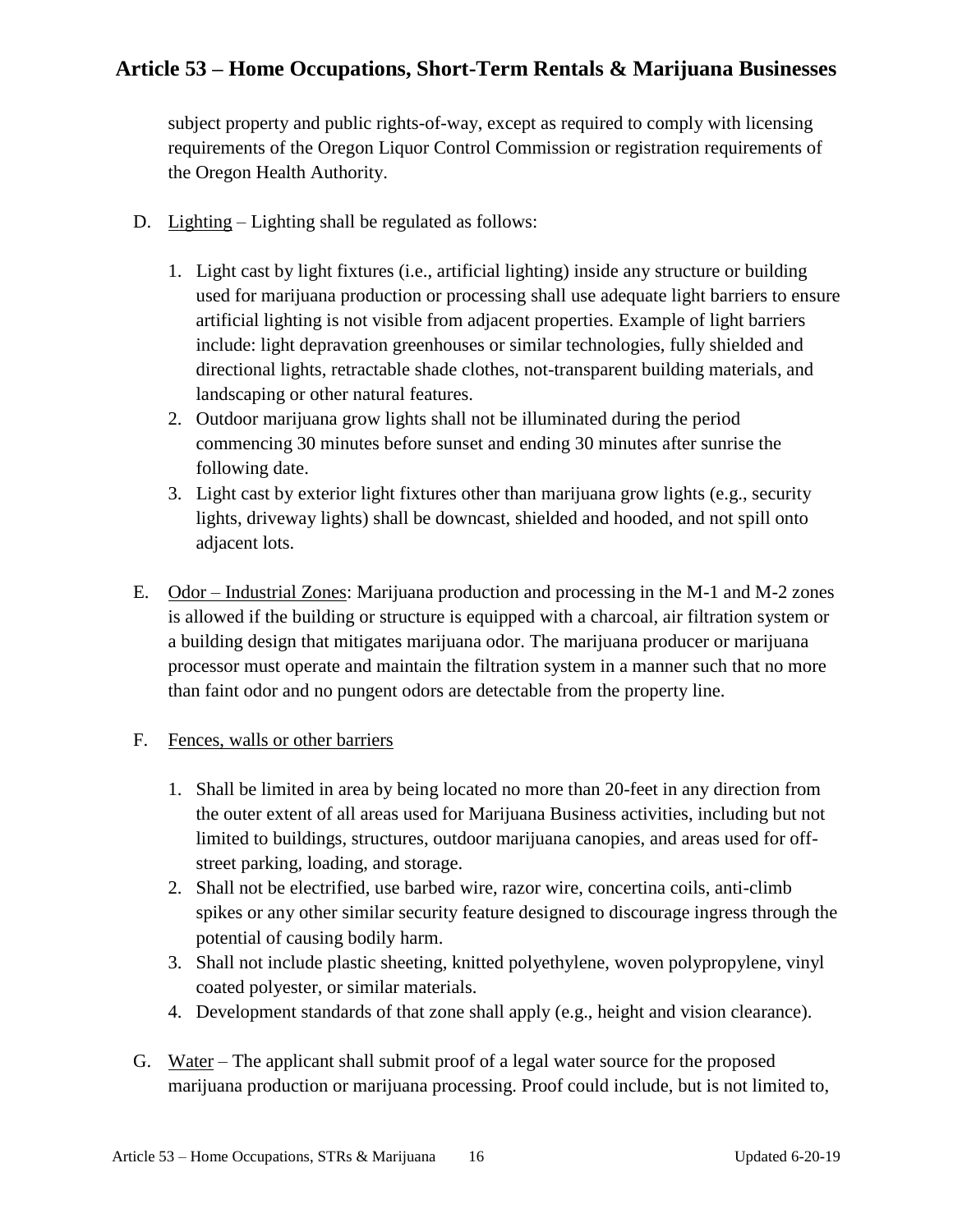a copy of a water right that serves the proposed use or a letter from the irrigation district, municipal water provider or the Watermaster.

#### **SECTION 53.95 Marijuana Businesses Retailing**

Marijuana retailing shall be subject to the following standards and criteria:

- A. Hours & Window Service A marijuana retailer may only sell to consumers between the hours of 8:00 a.m. and 8:00 p.m. and may only permit consumers to be present in the building space occupied by the marijuana retailer between the hours of 8:00 a.m. and 8 p.m. The use shall not have a walk-up window or drive-thru window service.
- B. Odor A marijuana facility shall be equipped with a carbon or charcoal filtration system for odor control.
	- 1. The system shall consist of one or more fans and filters.
	- 2. At a minimum, the fan(s) shall be sized for cubic feet per minute (CFM) sufficient to scrub or purge the facility total interior air volume, minus sealed grow rooms and non cannabis areas like offices, once per hour.
	- 3. The filter(s) shall be rated for the required CFM.
	- 4. The filtration system shall be maintained in working order and shall be in use.
	- 5. An alternative odor control system is permitted if the applicant submits a report by a mechanical engineer licensed in the State of Oregon demonstrating that the alternative system will control odor as well or better than the charcoal filtration system otherwise required.
- C**.** Co-Location of Related Activities and Uses Marijuana and tobacco products shall not be smoked, ingested, or otherwise consumed in the building space occupied by the marijuana retailer. In addition, marijuana retailing shall not be co-located on the same lot of record or within the same building with any marijuana social club or marijuana smoking club.
- D. Minimum Separation Distances A Marijuana Retail Business shall be located a minimum of 1,000 feet from:
	- 1. A public elementary or secondary school for which attendance is compulsory under Oregon Revised Statutes 339.020, including associated property and parking lot;
	- 2. A private or parochial elementary or secondary school, teaching children as described in ORS 339.030(1)(a), including associated property and parking lot;
	- 3. A licensed daycare facility or preschool, including associated property and parking lot;